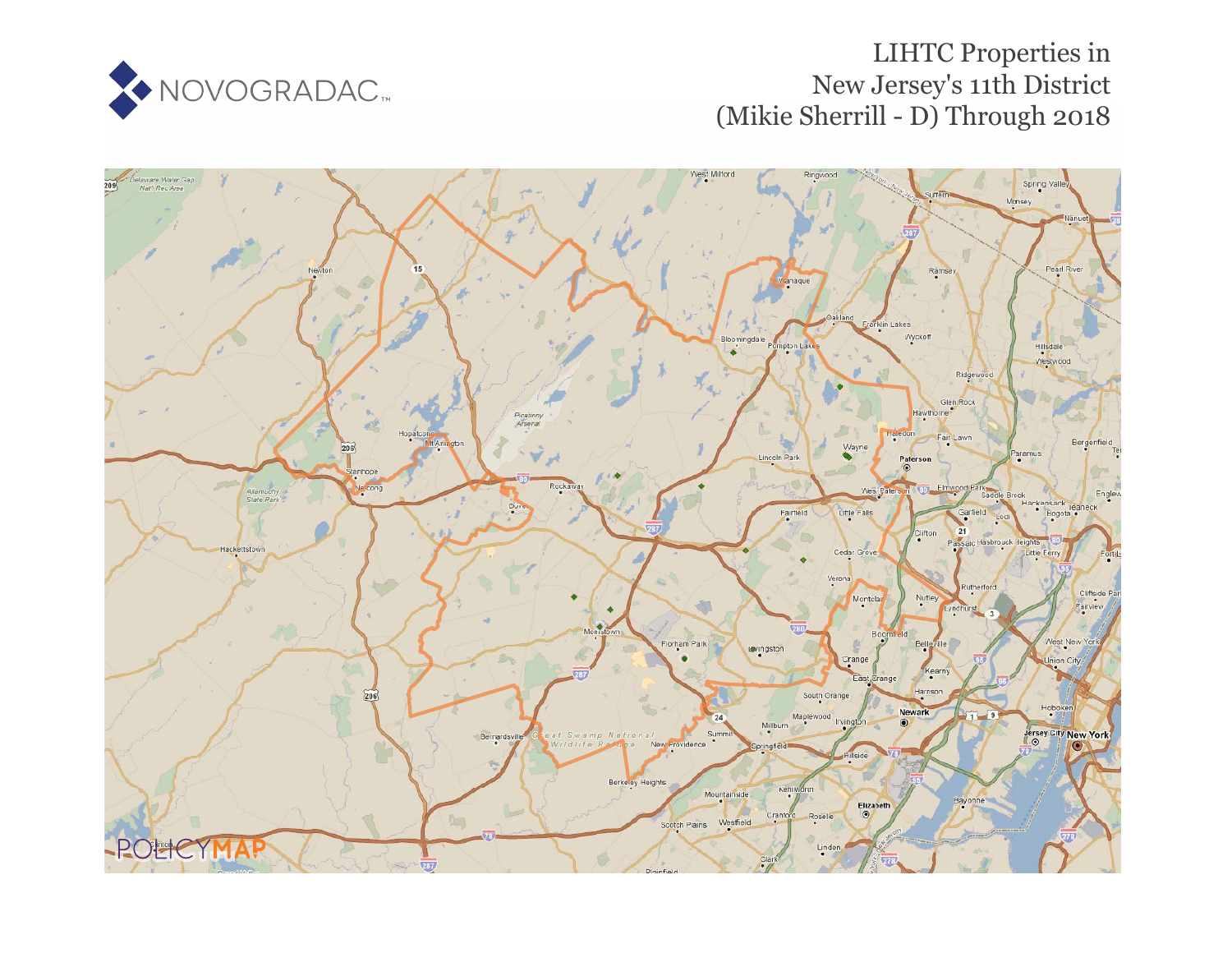## LIHTC Properties in New Jersey's 11th District Through 2018

| <b>Project Name</b>                              | <b>Address</b>                                 | <b>City</b>                                 | <b>State</b> | <b>Zip Code</b> | <b>Nonprofit</b><br><b>Sponsor</b> | <b>Allocation</b><br>Year | <b>Annual</b><br><b>Allocated</b><br><b>Amount</b> | <b>Year PIS</b>      | <b>Construction Type</b>              | <b>Total</b><br><b>Units</b> | Low<br><b>Income</b><br><b>Units</b> | <b>Rent or</b><br><b>Income</b><br><b>Ceiling</b> | <b>Credit %</b>       | <b>HUD Multi-Family</b><br><b>Tax-Exempt</b><br>Financing/<br><b>Bond</b><br><b>Rental Assistance</b> |
|--------------------------------------------------|------------------------------------------------|---------------------------------------------|--------------|-----------------|------------------------------------|---------------------------|----------------------------------------------------|----------------------|---------------------------------------|------------------------------|--------------------------------------|---------------------------------------------------|-----------------------|-------------------------------------------------------------------------------------------------------|
| <b>HILLTOP APARTMENTS</b><br>(WHITE ROCK)        | HILLTOP DRIVE<br>AND WHITE<br><b>ROCK ROAD</b> | NORTH CALDWELL NJ                           |              | 7006            |                                    | Insufficient<br>Data      | $\$0$                                              | Insufficient<br>Data | <b>New Construction</b>               | 49                           | 49                                   | 60% AMGI                                          | Not<br>Indicated      |                                                                                                       |
| RACHEL GARDENS                                   | 1200 RACHEL<br>TERRACE                         | MONTVILLE TWP. NJ                           |              | 7045            |                                    | Insufficient<br>Data      | \$103,632                                          | 1991                 | <b>New Construction</b>               | 52                           | 26                                   | 60% AMGI                                          | Not<br>Indicated      |                                                                                                       |
| SIENNA VILLAGE AT<br>WAYNE                       | 1000 SIENA<br><b>VILLAGE</b>                   | WAYNE TWP.                                  | NJ           | 7470            |                                    | Insufficient<br>Data      | \$1,135,437                                        | 1995                 | <b>New Construction</b>               | 250                          | 125                                  | 60% AMGI                                          | Not<br>Indicated      |                                                                                                       |
| <b>MORRIS SHELTER</b><br>TRANSITIONAL<br>HOUSING | 1 JEAN STREET MORRIS TWP.                      |                                             | NJ           | 7963            | No                                 | 1996                      | \$136,351                                          | 1997                 | <b>New Construction</b>               | 10                           | 10                                   |                                                   | 50% AMGI TCEP only No |                                                                                                       |
| <b>SUMMER HILL</b><br><b>APARTMENTS</b>          | 2100 SUMMER<br><b>HILL ROAD</b>                | WAYNE TWP.                                  | NJ           | 7470            | No                                 | Insufficient<br>Data      | \$383,246                                          | 1998                 | <b>New Construction</b>               | 164                          | 132                                  |                                                   | 60% AMGI TCEP only No |                                                                                                       |
| PREAKNESS COMMONS<br>(A.K.A NELLIS<br>COMMONS)   | 1101 CHATHAM<br><b>COURT</b>                   | <b>WAYNE TWP.</b>                           | NJ           | 7470            | No                                 | Insufficient<br>Data      | \$43,325                                           | 1998                 | <b>New Construction</b>               | 96                           | 48                                   |                                                   | 60% AMGI TCEP only No |                                                                                                       |
| <b>COOKS POND SENIOR</b><br><b>HOUSING</b>       | 455 DIAMOND<br><b>SPRING ROAD</b>              | DENVILLE TWP.                               | NJ           | 7834            | No                                 | 2000                      | \$292,562                                          | 2000                 | <b>New Construction</b>               | 69                           | 69                                   |                                                   | 60% AMGI TCEP only No |                                                                                                       |
| <b>ABBETT AVENUE</b><br><b>APARTMENTS</b>        | 38-42 ABBETT<br><b>AVENUE</b>                  | <b>MORRISTOWN</b><br><b>TOWN</b>            | NJ           | 7960            | No                                 | 2006                      | \$210,757                                          | 2008                 | <b>New Construction</b>               | 12                           | 12                                   | 60% AMGI                                          | Not<br>Indicated      | No                                                                                                    |
| LITC#06917 ABBETT<br>AVENUE APARTMENTS #42       | 38 ABBETT AVE MORRISTOWN                       |                                             | NJ           | 07960-4527      | No                                 | 2006                      | \$210,757                                          | 2008                 | <b>New Construction</b>               | 12                           | $\bf{0}$                             |                                                   | TCEP only No          |                                                                                                       |
| <b>BUTLER SENIOR</b><br><b>COMMUNITY</b>         | <b>9 ACRE ROAD</b>                             | <b>BUTLER BORO</b>                          | NJ           | 7405            | No                                 | 2005                      | \$356,009                                          | 2005                 | Both New Construction 90<br>and $A/R$ |                              | 89                                   |                                                   | 60% AMGI TCEP only No |                                                                                                       |
| WOODFIELD ESTATES<br><b>AT FLORHAM PARK</b>      | 1 WARD PLACE                                   | <b>FLORHAM PARK</b><br><b>BORO</b>          | NJ           | 7932            | $\mathbf{N}\mathbf{o}$             | 1990                      | \$90,918                                           | 2012                 | <b>New Construction</b>               | 60                           | 30                                   | <b>50% AMGI</b>                                   | Not<br>Indicated      | No                                                                                                    |
| SIENA VILLAGE AT<br>WAYNE                        | 1000 SIENA VLG WAYNE                           |                                             | NJ           | 7470            | No                                 | 2013                      | \$0                                                | 2012                 | <b>New Construction</b>               | 251                          | $\bf{0}$                             |                                                   | Not<br>Indicated      | No                                                                                                    |
| <b>RACHEL GARDENS</b>                            | 67 CHAPIN RD<br>APT <sub>3</sub>               | <b>PINE BROOK -</b><br><b>MONTVILLE TWP</b> | NJ           | 7058            | No                                 | 2013                      | \$76,895                                           | 2012                 | <b>New Construction</b>               | 52                           | 26                                   | 60% AMGI                                          | Not<br>Indicated      | No                                                                                                    |